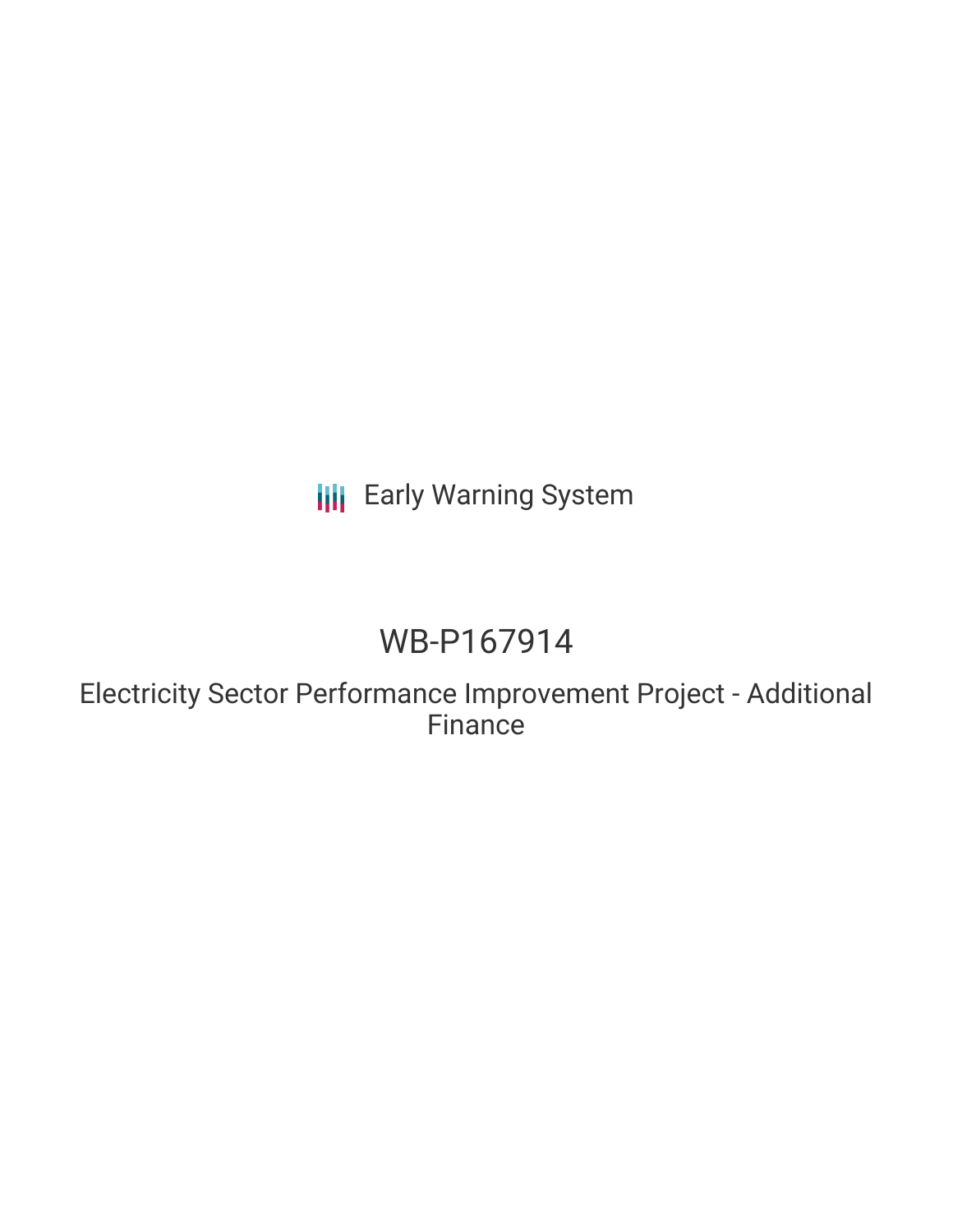

#### **Quick Facts**

| <b>Countries</b>              | Palestine, West Bank, Gaza          |
|-------------------------------|-------------------------------------|
| <b>Financial Institutions</b> | World Bank (WB)                     |
| <b>Status</b>                 | Proposed                            |
| <b>Bank Risk Rating</b>       | B                                   |
| <b>Voting Date</b>            | 2018-12-19                          |
| <b>Borrower</b>               | Palestinian Liberation Organization |
| <b>Sectors</b>                | Energy                              |
| <b>Investment Type(s)</b>     | <b>Advisory Services</b>            |
| <b>Project Cost (USD)</b>     | \$12.00 million                     |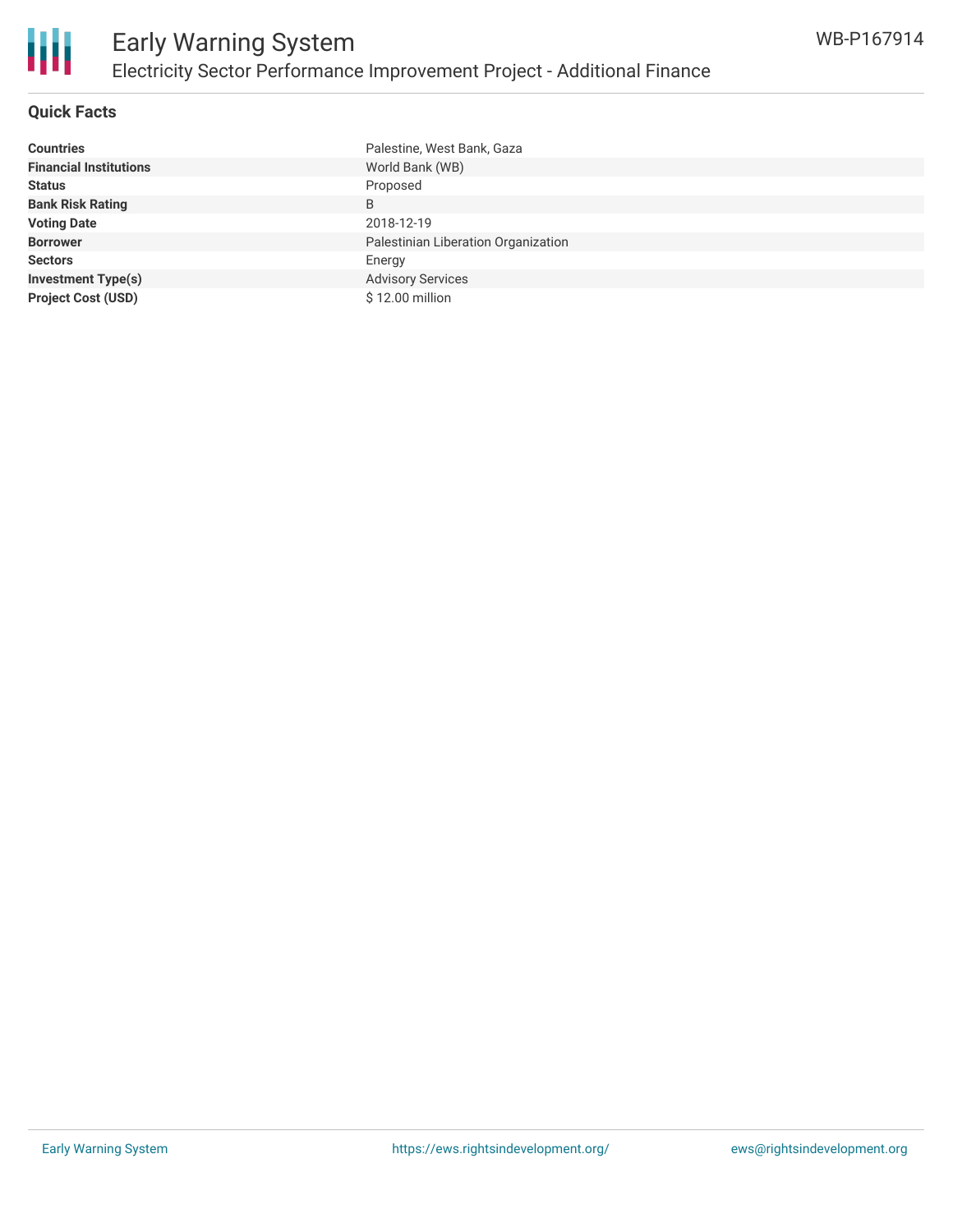#### **Project Description**

Original Objective

The Project Development Objective is to enhance institutional capacity of the energy sector, improve efficiency of the distribution system in targeted areas, and pilot a new business model for solar energy service delivery in Gaza.

#### Current Objective:

The Project Development Objective is to improve operational performance of electricity sector institutions, and pilot a new business model for solar energy in Gaza.

The Additional Finance (AF) will scale-up the ESPIP project components. A description of the activities supported under the AF is provided below.

- 1. Strengthening the Capacity of Palestinian Electricity Sector Institutions. The AF will enhance focus on operational performance of PETL through the following additional activities, which are essential for PETL to fulfill its responsibilities as the single buyer and Transmission System Operator (TSO) and implement the long-term PPA with the Israel Electric Company (IEC).
	- a. Development of PETL Master plan;
	- b. Enhancement and support of PETL maintenance services;
	- c. Support metering of 80 priority electricity connection points that will be managed by PETL, as part of the transition plan that is agreed under the IEC-PETL PPA.
- 2. Improving the Operational Performance of Palestinian Electricity Distribution Companies (DISCOs). The AF will finance a simple and direct scale-up of the activities being implemented under the ESPIP parent project to include all the five West Bank DISCOs; include Gaza DISCO and; enable support to new DISCOs that will be created as part of the ongoing sector consolidation efforts. The simultaneous planning and installation across all DISCOs will ensure harmonization of operational and reporting capabilities of DISCOs and strengthen planning and monitoring across the sector.
- 3. Improving Energy Security in Gaza with Solar Energy. This component will directly scaleup (a) the Pilot solar revolving fund established under the ESPIP parent project and (b) the solar rooftop solutions for health facilities in the Gaza strip.
- 4. Technical Assistance, Capacity Building, and Project Management: The AF has a higher budget for TA support to dedicate resources for technical assessments & Feasibility studies to develop a high priority project pipeline. This activity responds to interest from key stakeholders in identifying priority projects and developing an 'implementation-ready' pipeline for potential financing by development partners and private sector. In addition, this component will support workshops & trainings for PENRA, PETL, PERC and DISCOs and support core staff from the PMU, along with recruitment of specialist staff (e.g., MIS) to support the project

during implementation.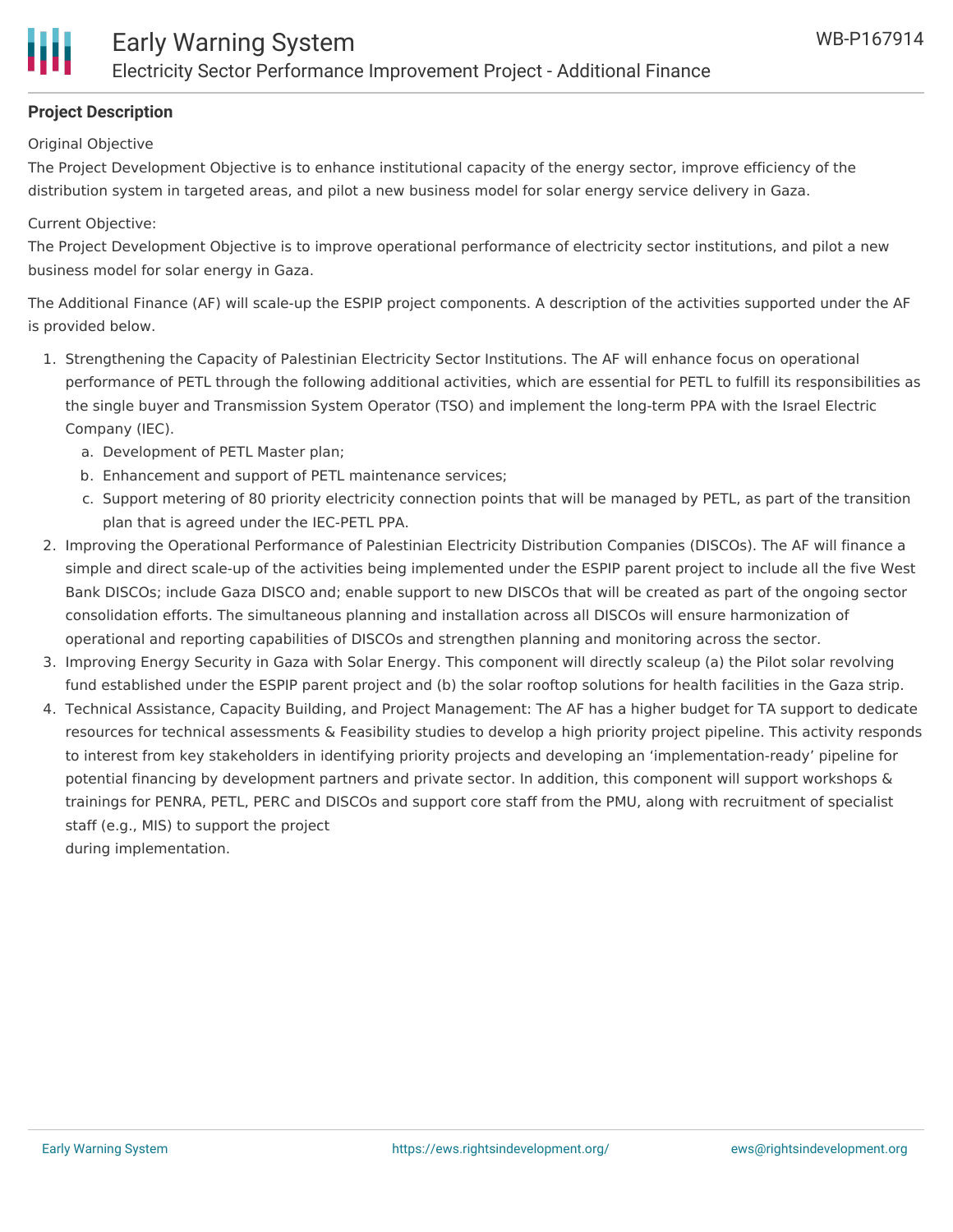

### Early Warning System Electricity Sector Performance Improvement Project - Additional Finance

#### **Investment Description**

World Bank (WB)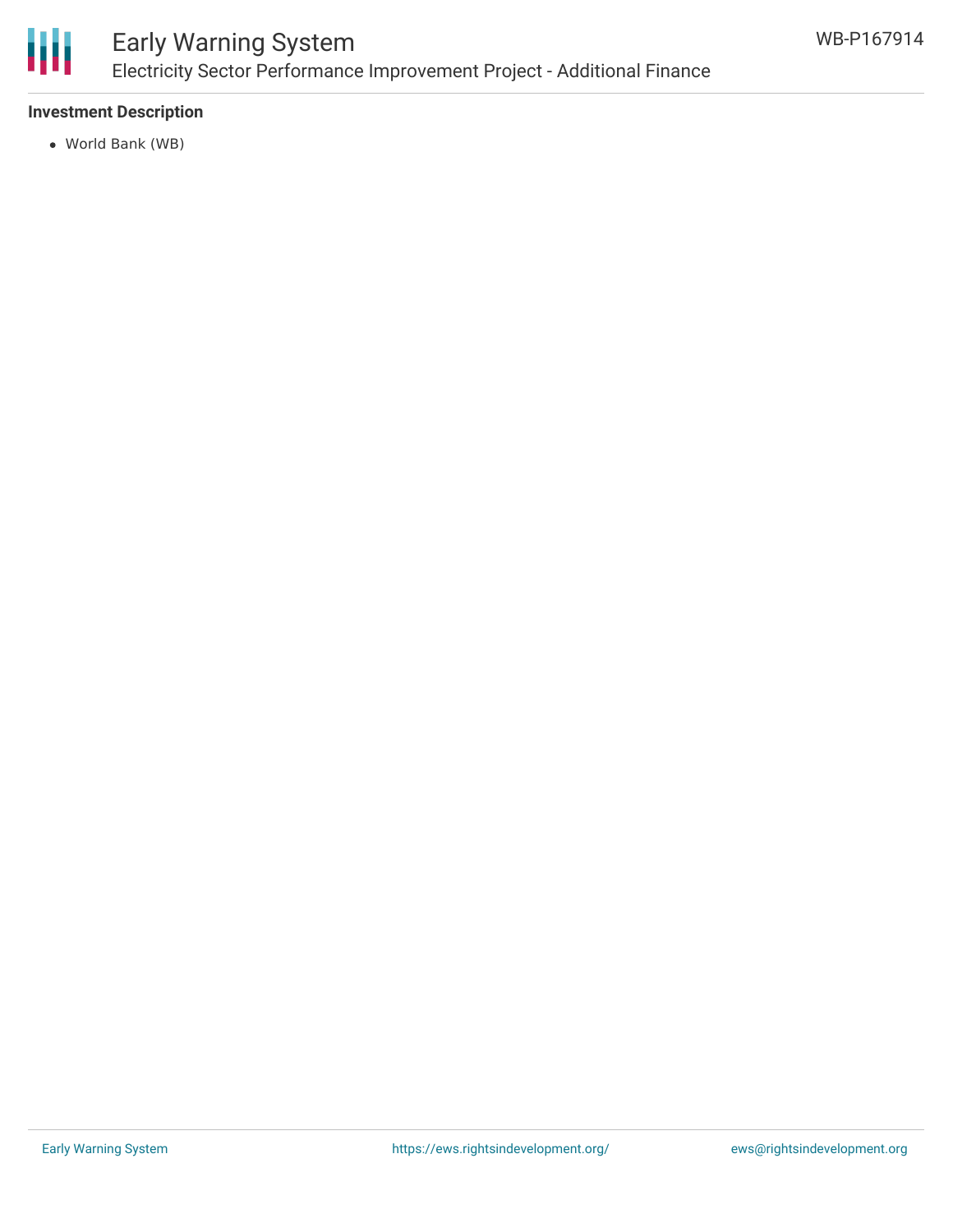

#### **Contact Information**

#### **World Bank:**

Monali Ranade Senior Energy Specialist

#### **Borrower:**

Palestinian Liberation Organization (for the Benefit of the Palestinian Authority) Laila Sbaih-Eghreib International Relations and Project Department

#### **Implementing Agency:**

Palestinian Energy and Natural Resources Authority (PENRA) Zafer Milhem Acting Charman [zafer.milhem@menr.org](mailto:zafer.milhem@menr.org)

#### **ACCOUNTABILITY MECHANISM OF WORLD BANK**

The World Bank Inspection Panel is the independent complaint mechanism and fact-finding body for people who believe they are likely to be, or have been, adversely affected by a World Bank-financed project. If you submit a complaint to the Inspection Panel, they may investigate to assess whether the World Bank is following its own policies and procedures for preventing harm to people or the environment. You can contact the Inspection Panel or submit a complaint by emailing ipanel@worldbank.org. You can learn more about the Inspection Panel and how to file a complaint at: http://ewebapps.worldbank.org/apps/ip/Pages/Home.aspx.